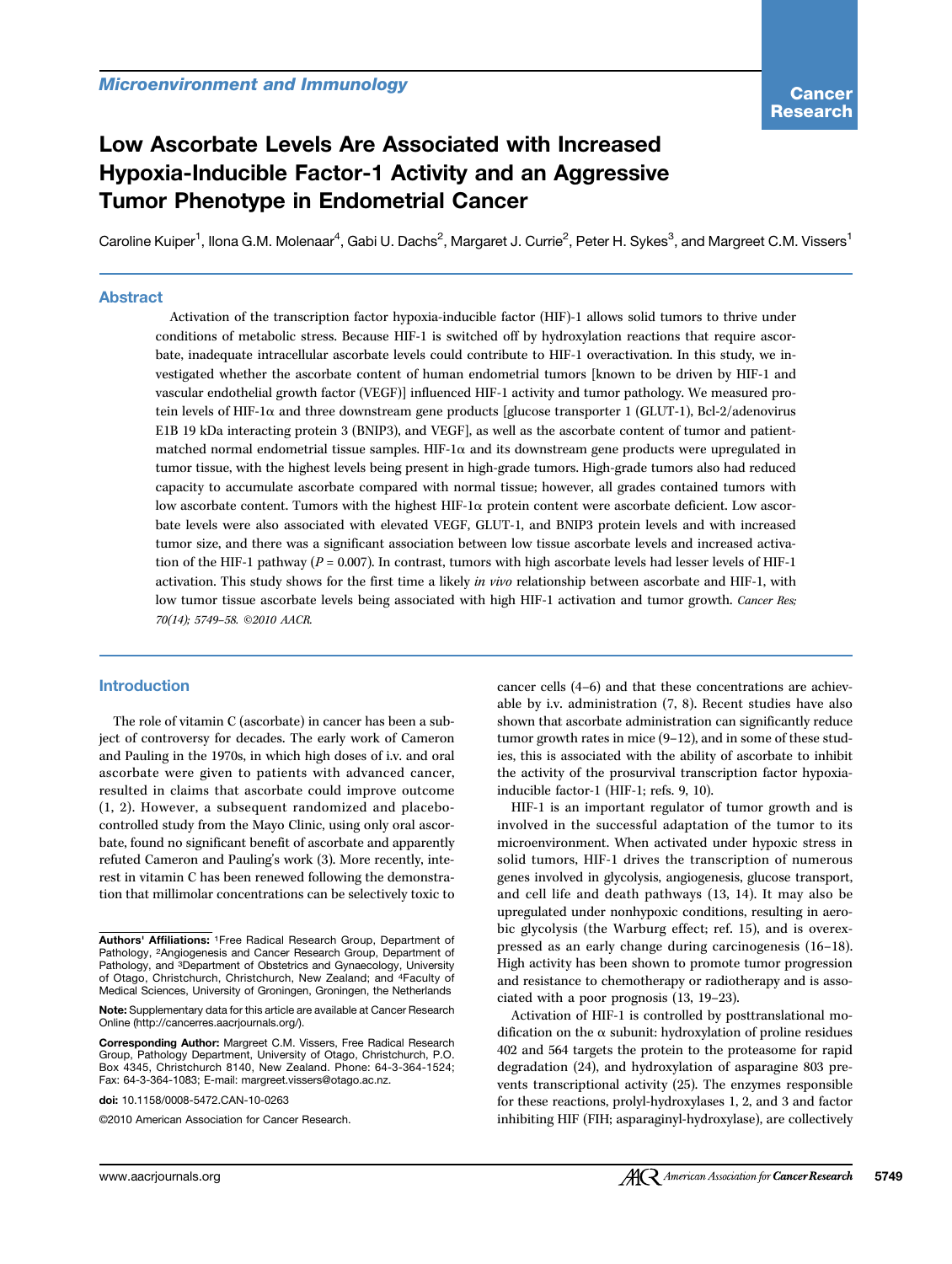called the HIF hydroxylases and belong to the family of 2-oxoglutarate dioxygenases that also hydroxylate collagen and numerous other substrates (26). Their activity is dependent on the supply of molecular oxygen, 2-oxoglutarate, and  $Fe<sup>2+</sup>$ , and ascorbate functions as a cofactor, possibly by maintaining the active-site Fe in the reduced state (27). This role is highly specific to ascorbate (28, 29), which was recently shown to be structurally specific for the hydroxylase active site (30). However, despite its being a cofactor for this reaction, ascorbate has received comparatively little attention as a regulator of HIF-1.

That ascorbate deficiency compromises HIF hydroxylase activity and upregulates HIF-1 has been shown in vitro in both primary and cancer cells (31–33). The HIF hydroxylase  $K<sub>m</sub>$  values for ascorbate vary between 140 and 260  $\mu$ mol/L (26), indicating the intracellular concentration that would be required for optimal activity. Most tissue cells concentrate the vitamin to low millimolar levels from the plasma by active transport via sodium-dependent vitamin C transporters (SVCT) or the hexose transporters (GLUT) that transport dehydroascorbic acid competitively with glucose (34, 35), and we have shown that achieving these intracellular levels of ascorbate significantly curbs HIF-1 activation in vitro (32). Circulating plasma ascorbate concentrations are between 40 and 60  $\mu$ mol/L (36) and access to an adequate supply from the plasma is critical, as lower levels have been shown to dramatically decrease tissue availability (37).

In a rapidly growing solid tumor with poor vasculature, delivery of ascorbate to tumor cells may be compromised, causing a deficiency state that could exacerbate HIF-1 activation, thereby enhancing tumor growth and survival. That this may indeed occur has been suggested by the demonstration in mice that ascorbate administration could suppress HIF-1–mediated tumorigenesis (9, 10). However, whether a relationship exists between ascorbate levels and HIF-1 activation in human tumors has never been established. Therefore, the aim of this study was to measure the ascorbate content of human tumor tissue and determine whether this relates to HIF-1 activity or tumor pathology.

This study was carried out using endometrial tumor tissue. This cancer is relatively common in postmenopausal women and is known to be driven by an active hypoxic response (38), with disease progression and poor prognosis being linked to HIF-1 and vascular endothelial growth factor (VEGF) levels (38–40). We have measured the ascorbate content of tissue bank samples that have patient-matched control endometrial tissue, which has enabled us to determine the relative ability of the tumor to accumulate ascorbate. We also measured HIF-1 $\alpha$  protein levels and three prosurvival downstream targets: Bcl-2/adenovirus E1B 19 kDa interacting protein 3 (BNIP3), glucose transporter 1 (GLUT-1), and VEGF.

## Materials and Methods

#### Patients and sample preparation

The use of tissue samples donated to the Cancer Society Tissue Bank (CSTB; Christchurch) was approved by the CSTB Board. All donors gave written informed consent allowing

research on their samples, and ethical approval for this study was granted by the Upper South B Regional Ethics Committee, New Zealand. Tissue was obtained from women undergoing hysterectomy for removal of endometrial tumors, and normal endometrial tissue (as part of surgical resection) was also collected, providing paired tissue samples, tumor and normal, for each case. All samples were flash-frozen within an hour of collection and stored at −80°C. A total of 51 sample pairs were analyzed and represented approximately equal numbers of International Federation of Gynecology and Obstetrics (FIGO) grade 1 (18 cases), grade 2 (15 cases), and grade 3 (18 cases) tumors (Supplementary Table S1). Higher grade represents increasing lack of tissue differentiation and infers a more aggressive tumor, where solid growth pattern is <5% in grade 1, 6% to 50% in grade 2, and >50% in grade 3 (41). Grade 3 tumors included endometrioid adenocarcinoma  $(n = 5)$ . Serous and/or clear cell adenocarcinoma  $(n = 10)$  and carcinosarcoma samples ( $n = 3$ ), which exhibit aggressive behavior, were also considered grade 3 tumors.

Frozen samples were homogenized to a fine powder in liquid nitrogen in a chilled mortar and pestle, the tissue wet weight was measured, and 200 μL of 10 mmol/L phosphate buffer (pH 7.4) were added to make a homogeneous suspension.

#### DNA content

The number of cells in each sample was considered an important variable in the comparison of ascorbate measurements, Western blot analyses, and VEGF assays in different tissue samples. Therefore, DNA measurement was used to standardize the normal and tumor tissue specimens for cell content. A 40-μL aliquot of the tissue homogenate suspension was diluted to 1 mL with 10 mmol/L phosphate buffer (pH 7.4) and the cells disrupted by freeze-thawing three times in dry ice/95% ethanol and sonicating for 25 seconds. Propidium iodide was added (1 mg/mL; 10 minutes at room temperature) and DNA measured by fluorescence at 544 to 590 nm, relative to a standard curve of purified calf thymus DNA. The reliability of this method was confirmed by identical loading of cell proteins in Western blots after standardizing the samples according to DNA content, shown by equal loading of the housekeeping protein β-actin (Figs. 1 and 2).

#### Ascorbate content

Ascorbate was extracted from the tissue homogenate by immediately adding a 1:1 volume of perchloric acid [0.54 mol/L containing 50 mmol/L diethylenetriaminepentaacetic acid (DTPA)] and spinning (10,000 rpm, 2 minutes) to pellet the protein. The supernatant was analyzed by reverse-phase highperformanceliquid chromatography [mobile phase: 80mmol/L sodium acetate (pH 4.8) with 0.54 mmol/L DTPA] with electrochemical detection as previously described (32) and a fresh standard curve of sodium-L-ascorbate prepared for each run.

#### Western blotting

Measurement of HIF-1α, GLUT-1, and BNIP3 protein levels was by Western blotting. Tissue homogenates were standardized to 12 μg of DNA per 100 μL of sample buffer, then boiled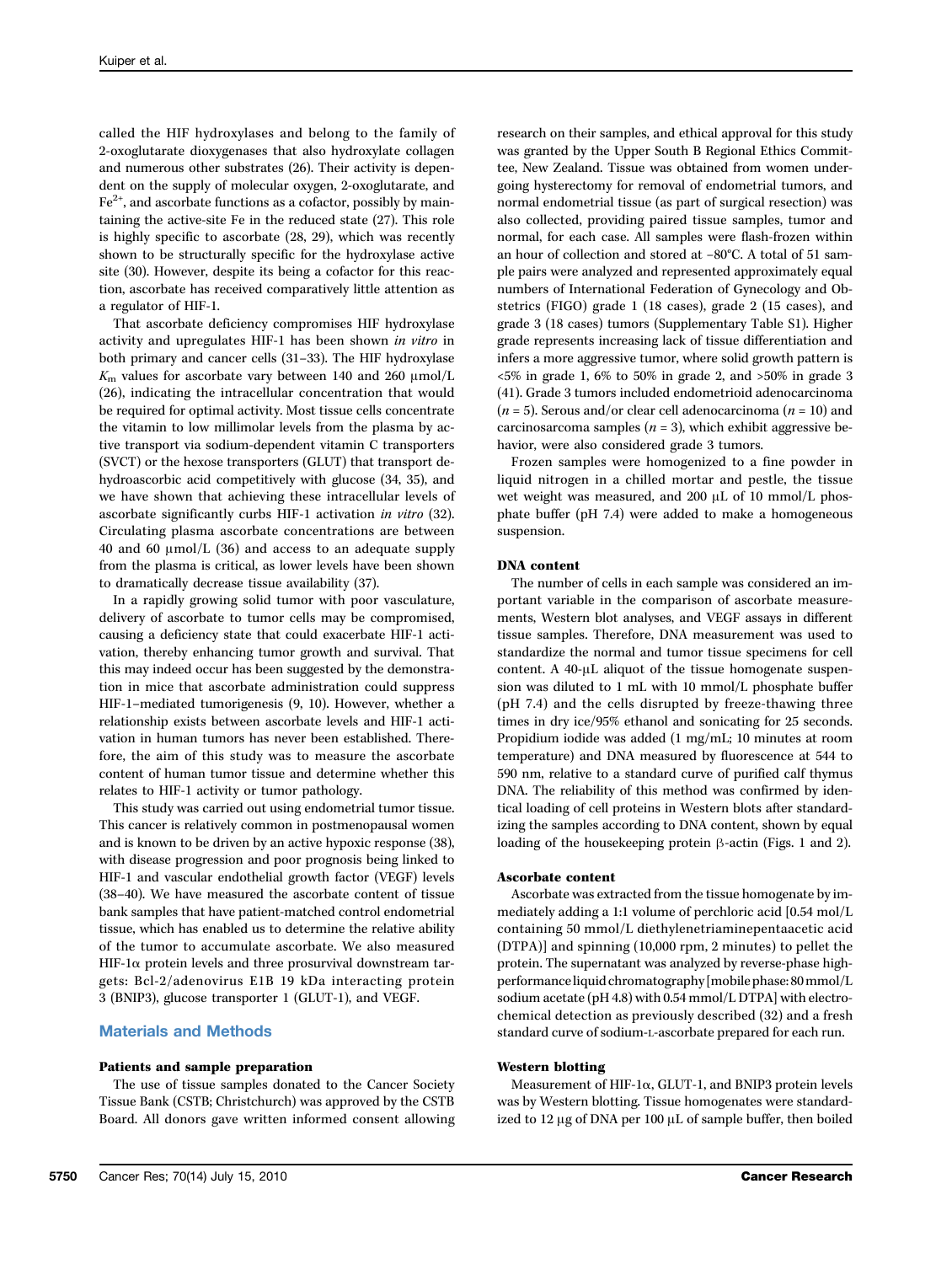Figure 1. HIF-1α protein levels in endometrial tumor and normal tissues. A, representative Western blots showing two cases of endometrial normal (N) and tumor (T) tissue pairs, with β-actin loading controls. There is little or no detection in normal tissues and strong (case 1) or weak (case 2) expression in the tumor tissues. B, boxplot of Western blot densitometry for HIF-1α in grade 1, 2, and 3  $(n = 18, 15,$  and 18, respectively) endometrial tumor and normal tissue. P values determined by Wilcoxon signed-rank test. HIF-1α bands were normalized against a positive control and β-actin for each blot. C, immunohistochemical localization of HIF-1α in a representative endometrial tumor section showing positive staining in glandular tumor tissue (arrows) confined to the nuclei (inset; arrows). D, perinecrotic HIF-1α staining (arrows) in endometrial tumor tissue showing both nuclear and cytoplasmic localization. Necr, necrosis. Bar, 200 μm.



for 4 minutes before SDS-PAGE and transferred onto polyvinylidene difluoride membranes. Each gel had the same positive control (100  $\mu$ mol/L CoCl<sub>2</sub>-treated A431 whole-cell lysate) to normalize the signal between blots. Membranes were blocked, incubated in primary antibody overnight at 4°C (Supplementary Table S2), washed, incubated for 1 hour at room temperature in secondary antibody conjugated with horseradish peroxidase (Supplementary Table S2), washed again, then visualized with Amersham ECL Plus Western blotting detection system (GE Healthcare) using photographic film. Each blot was reprobed for β-actin as a loading control. Bands were quantified using Quantity One software, and the protein of interest was normalized against the positive control and β-actin.

# VEGF ELISA

Tissue VEGF protein levels were measured on undiluted samples prepared earlier for DNA, using a DuoSet ELISA development system (R&D Systems) according to the manufacturer's instructions.

#### Immunohistochemistry

A formalin-fixed, paraffin-embedded tissue microarray, containing 62 endometrial tumor 1-mm cores (33 from the tumors analyzed in this study), was obtained from the CSTB (Christchurch). Sections (3  $\mu$ m) were stained with mouse anti-HIF-1 $\alpha$ primary antibody (BD Biosciences; 1:25) and amouseHRP-DAB

tissue staining kit (R&D Systems) according to the manufacturer's instructions. Positive control tissue from a renal cell carcinoma was treated in the same manner, and negative controls were carried out by omitting the primary antibody or replacing it with nonimmune mouse IgGκ (Sigma; 1 mg/mL). HIF-1α expression was verified independently by three individuals.

#### Statistical analyses

All statistical tests were performed using SPSS 13.0 for Windows, with the  $\alpha$  level set to 0.05. All data except for tumor size were nonparametric according to the Shapiro-Wilk and Kolmogorov-Smirnov tests for normality. To test for differences between normal and tumor data, theWilcoxon signed-rank test (two-tailed) was used. For differences between grades or ascorbate status of tumors, the Mann-Whitney (two-tailed) or Jonckheere-Terpstra (ref. 42; one-tailed for ordered data) tests were used. Correlations were determined using Spearman's correlation coefficient (two-tailed). Student's t-tests (twotailed)were usedwhen testingfor differencesin tumor size data.

## **Results**

#### Tumor tissue has higher cell density than normal tissue

Tumor and normal tissue samples from women undergoing hysterectomy (51 cases) were obtained from the CSTB (Christchurch). The sample set contained endometrial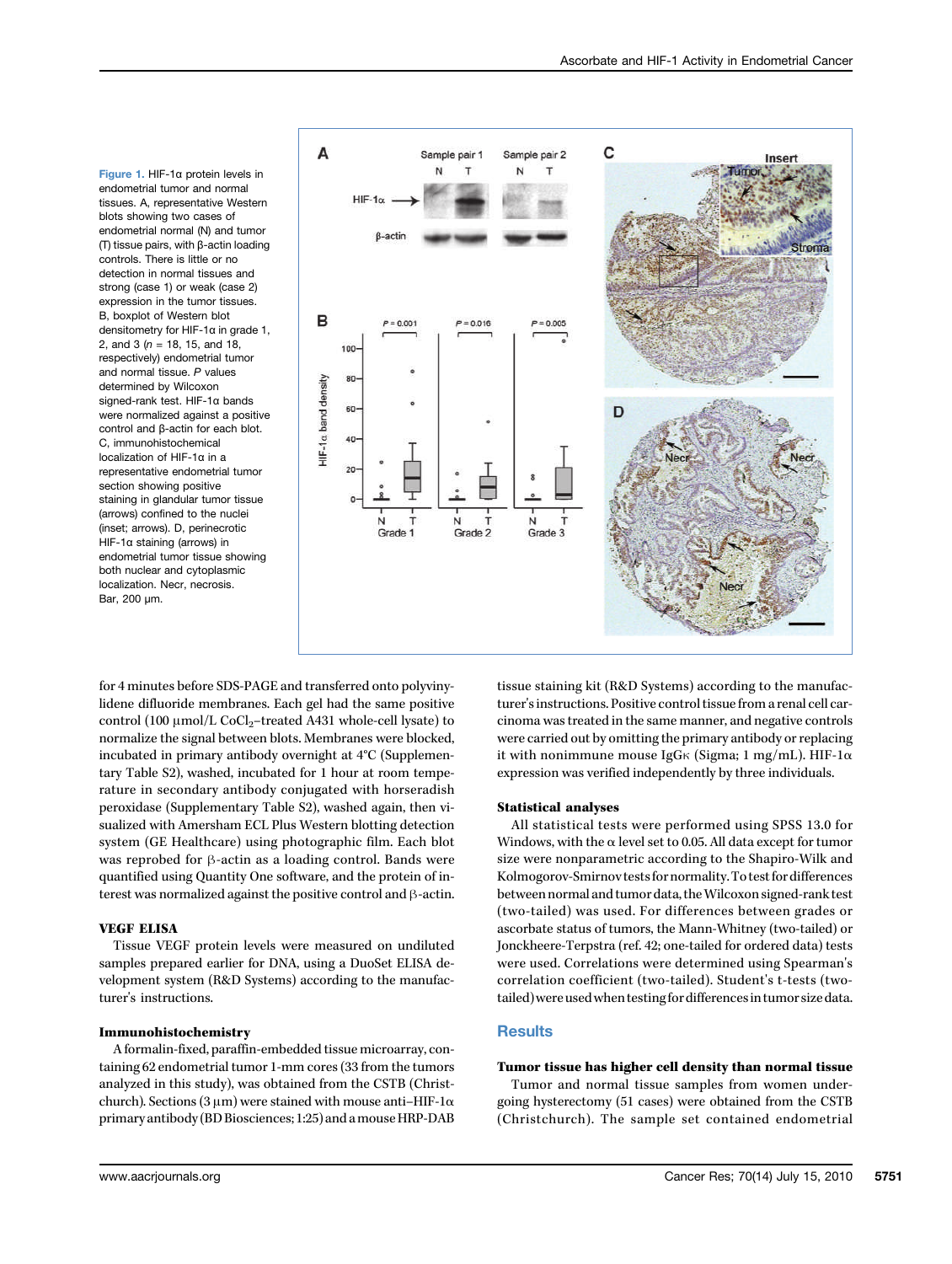tumors (FIGO grades 1, 2, and 3; ref. 41), with the grade 3 tumors including 3 cases of carcinosarcoma and 10 cases of serous and/or clear cell adenocarcinoma. A single portion of the tumor and a segment of adjacent normal tissue were homogenized and analyzed. The two tissue types were standardized for cell content because normal and tumor endometrial tissues can vary considerably in their composition. We found that tumor tissue contained significantly less collagen than normal tissue (tumor/normal tissue hydroxyproline ratio was  $0.20 \pm 0.16$ ;  $n = 20$ ;  $P = 0.037$ ), indicating a lower extracellular matrix content in tumor samples per unit of weight. That tumor tissue had a higher cell content than normal tissue was also indicated by finding significantly more DNA in tumor than in normal tissue (130  $\pm$  6%; P = 0.005).

There was no difference in the cellular content between tumor grades. (Grade 1 contained 3.32 ± 0.48, grade 2 contained  $3.46 \pm 0.31$ , and grade 3 contained  $3.30 \pm 0.33$  µg DNA/mg wet weight  $\pm$  SEM.)

## HIF-1α and its target genes are upregulated in tumor tissue

To determine the degree of HIF-1α protein stabilization in the endometrial tumors,  $HIF-I\alpha$  in the tissue homogenate was measured by Western blotting. This was readily detected in 37 of 48 tumors (77%), whereas very weak expression was seen in 13 of 48 normal tissues (27%; Fig. 1A). Densitometry of the bands showed significantly higher HIF-1α protein in tumor compared with normal tissue ( $P < 0.001$ ; Fig. 1B), with

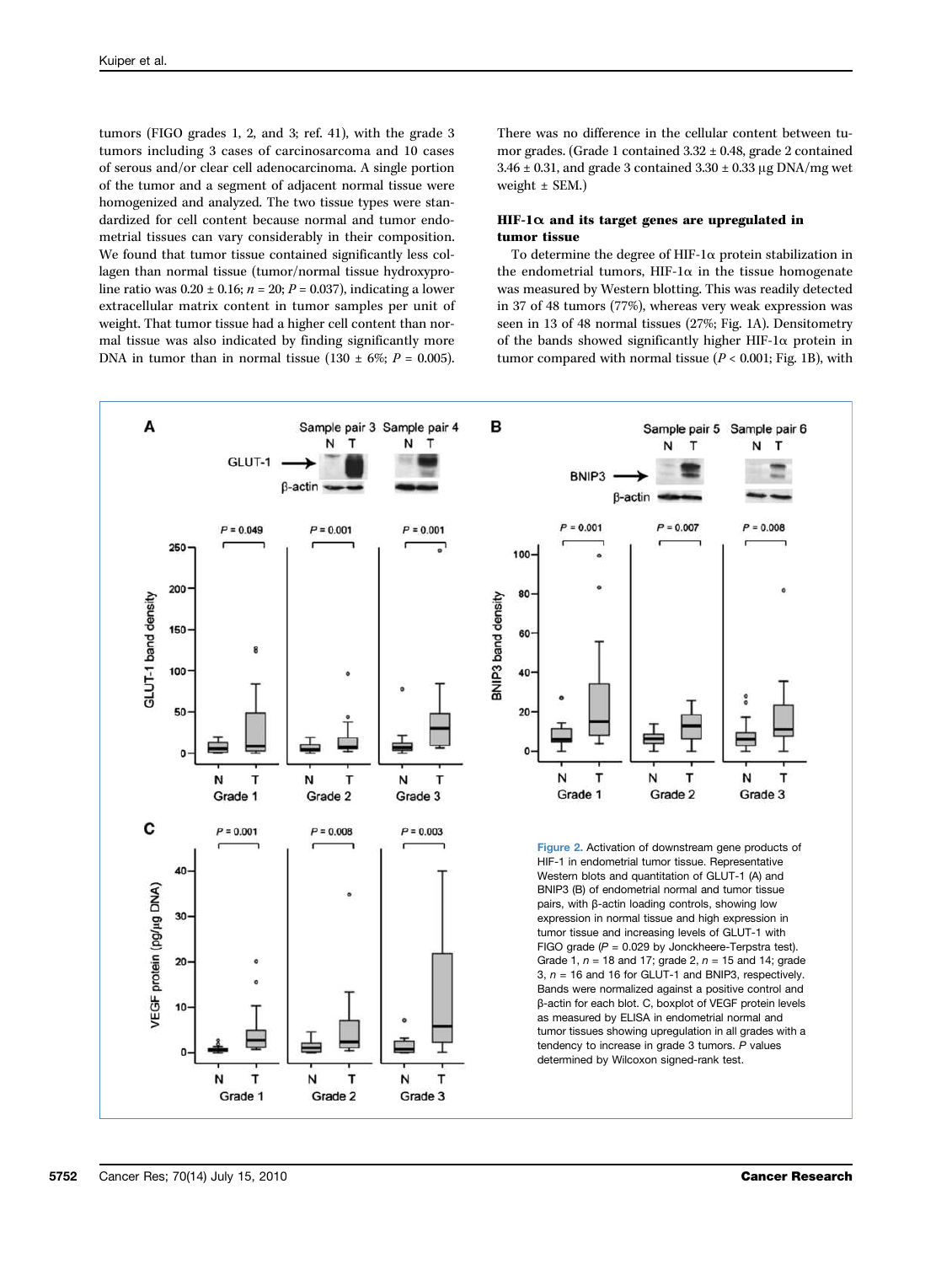|                                         |                | density  | density           | density   | $HIF-1\alpha$ band GLUT-1 band BNIP3 band VEGF protein levels<br>(pg/µg DNA) | (mm)     | Size of tumor Ascorbate content<br>(mg/100 g) |
|-----------------------------------------|----------------|----------|-------------------|-----------|------------------------------------------------------------------------------|----------|-----------------------------------------------|
| $HIF-1\alpha$ band<br>density           | $r_{\rm s}$    | 1.000    | $0.302*$          | 0.250     | $0.326*$                                                                     | $0.367*$ | $-0.026$                                      |
|                                         | P              |          | 0.037             | 0.090     | 0.031                                                                        | 0.012    | 0.861                                         |
|                                         | $\mathsf{n}$   | 48       | 48                | 47        | 44                                                                           | 46       | 48                                            |
| GLUT-1 band<br>density                  | $r_{\rm s}$    | $0.302*$ | 1.000             | $0.471^+$ | 0.165                                                                        | 0.213    | $-0.071$                                      |
|                                         | P              | 0.037    |                   | 0.001     | 0.283                                                                        | 0.150    | 0.627                                         |
|                                         | $\mathsf{n}$   | 48       | 49                | 47        | 44                                                                           | 47       | 49                                            |
| BNIP3 band<br>density                   | $r_{\rm s}$    | 0.250    | $0.471^{\dagger}$ | 1.000     | 0.147                                                                        | $0.311*$ | $-0.139$                                      |
|                                         | P              | 0.090    | 0.001             |           | 0.342                                                                        | 0.037    | 0.350                                         |
|                                         | $\mathsf{n}$   | 47       | 47                | 47        | 44                                                                           | 45       | 47                                            |
| VEGF protein levels<br>$(pq/\mu q$ DNA) | $r_{\rm s}$    | $0.326*$ | 0.165             | 0.147     | 1.000                                                                        | 0.296    | $-0.408$ <sup>†</sup>                         |
|                                         | $\overline{P}$ | 0.031    | 0.283             | 0.342     |                                                                              | 0.057    | 0.006                                         |
|                                         | n              | 44       | 44                | 44        | 44                                                                           | 42       | 44                                            |
| Size of tumor<br>(mm)                   | $r_{\rm s}$    | $0.367*$ | 0.213             | $0.311*$  | 0.296                                                                        | 1.000    | $-0.129$                                      |
|                                         | $\mathsf{P}$   | 0.012    | 0.150             | 0.037     | 0.057                                                                        |          | 0.376                                         |
|                                         | $\mathsf{n}$   | 46       | 47                | 45        | 42                                                                           | 49       | 49                                            |
| Ascorbate content<br>(mg/100 g)         | $r_{\rm s}$    | $-0.026$ | $-0.071$          | $-0.139$  | $-0.408$ <sup>t</sup>                                                        | $-0.129$ | 1.000                                         |
|                                         | $\overline{P}$ | 0.861    | 0.627             | 0.350     | 0.006                                                                        | 0.376    |                                               |
|                                         | n              | 48       | 49                | 47        | 44                                                                           | 49       | 51                                            |

Table 1. Spearman's correlations between tumor HIF-1 activity parameters, tumor size, and ascorbate content

Correlation is significant at the 0.05 level (two-tailed).

<sup>†</sup>Correlation is significant at the 0.01 level (two-tailed).

no difference seen between tumor grades. As previous studies have exclusively used immunohistochemistry to analyze HIF-1 activation (16, 38, 39, 43), the presence and localization of HIF-1 $\alpha$  were confirmed in the same samples on a tissue microarray. When detected in tumors, HIF-1α was seen either throughout the entire section or in a small number of cells in the nuclei of glandular or tumor tissues (Fig. 1C). HIF-1α was also seen in surrounding areas of necrosis with both cytoplasmic and nuclear staining (Fig. 1D). Stromal and myometrial tissues were always negative (Fig. 1C and D), as were control normal endometrial sections.

To determine the transcriptional activity of HIF-1 in the tumors, protein levels of three prosurvival HIF target gene products (GLUT-1, BNIP3, and VEGF) were measured. GLUT-1, measured by Western blotting, was detected in 46 of 48 tumors (96%) and 43 of 48 normal tissues (90%), with significantly higher expression in tumor compared with normal tissue ( $P < 0.001$ ; Fig. 2A) and increasing expression with tumor grade ( $P = 0.029$ ). BNIP3 protein was monitored on Western blots as a 30-kDa band (44) and revealed expression in 44 of 46 tumors (96%) and 41 of 46 normal tissues (89%). BNIP3 was significantly higher in tumor compared with normal tissue ( $P < 0.001$ ; Fig. 2B) but did not change with grade. Tissue VEGF protein, measured by ELISA, was detectable in 44 of 44 tumors (100%) and 37 of 44 normal tissues (84%). Levels were significantly elevated in tumor tissue ( $P \leq$ 0.001; Fig. 2C) and tended to increase with tumor grade, although this was not statistically significant ( $P = 0.225$ ).

Spearman's correlations (Table 1) revealed that in the tumor tissue, HIF-1α correlated with GLUT-1 and VEGF and tended to correlate with BNIP3. GLUT-1 and BNIP3 were strongly associated with each other. Both HIF-1α and BNIP3 protein levels were associated with larger tumor size. Tumors positive for lymph/vascular invasion tended to have higher levels of both HIF-1 $\alpha$  (P = 0.088) and GLUT-1 (P = 0.068) than tumors without lymph/vascular invasion. Taken together, these results provide evidence for the activation of HIF-1 and downstream gene expression in endometrial tumors and indicate that the HIF-1 pathway is activated in highergrade, invasive, and larger tumors.

# Ascorbate accumulation decreases with increasing tumor grade

To verify that the protocol for tissue banking did not contribute to a loss or variation in ascorbate content, a healthy mouse liver was dissected and left at room temperature for 0 to 7 hours, then stored at −80°C for 21 weeks. There was minimal loss of tissue ascorbate after up to 5 hours at room temperature [0 hours, 71.8 ± 2.67; 1 hour, 66.1 ± 2.51; 5 hours,  $65.9 \pm 1.77$  (nmol/100 mg  $\pm$  SD)] and long-term storage at −80°C had no further effect on ascorbate content, with 100% of the initial ascorbate being detected in the tissue. We also measured the stability of ascorbate in our tissue extracts and found no difference between a newly extracted sample  $(5.75 \pm 0.15 \text{ mg}/100 \text{ g})$  and the same extract after 4 days of storage  $(5.85 \pm 0.01 \text{ mg}/100 \text{ g})$ . Identical levels of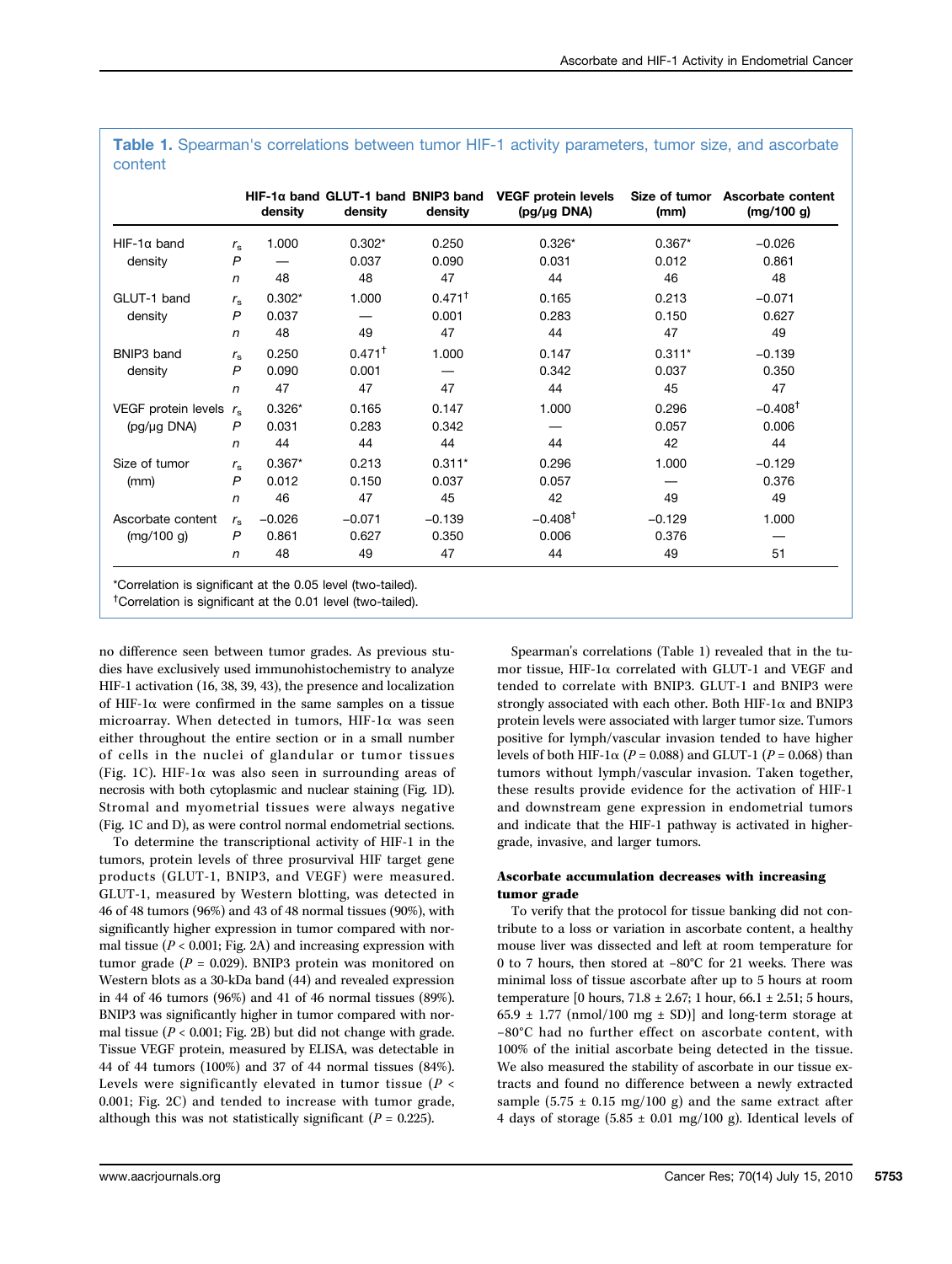ascorbate were also found when repeat measurements were made on two samples after a further 7 months of storage (11.22 versus 11.19 and 7.22 versus 6.68 mg/100 g).

To estimate the ability of the tumor tissue to accumulate ascorbate relative to adjacent normal tissue, tumor levels were compared with the matched normal tissue from the same patient. The ratio compensated for the high interindividual variation in tissue ascorbate (0.0007–1.5100 nmol ascorbate/μg DNA in normal tissue). There was a significant difference in relative ascorbate uptake between tumor grades, with the ascorbate ratio decreasing with increasing tumor grade ( $P = 0.010$ ; Fig. 3). Grade 1 tumors had higher levels of ascorbate than paired normal tissue (although this was not significant due to sample variation), grade 2 tumors had approximately equal amounts, whereas grade 3 tumors had significantly less ascorbate than paired normal tissue  $(P = 0.028)$ . A similar result was obtained when ascorbate was expressed as absolute levels (mg/100 g tissue), with a decreasing ratio with increasing FIGO grade (not shown). These results indicate that high-grade tumor tissue has reduced capacity to accumulate ascorbate relative to normal tissue.

## Relationship between ascorbate, HIF-1 pathway activation, and tumor pathology

To determine whether ascorbate levels in the tumor tissue related to an active HIF-1 pathway and tumor phenotype, the absolute ascorbate content (mg/100 g tissue) in the tumor samples was compared with levels of HIF-1α and its target proteins, as well as with clinicopathologic features. There was considerable variation in the absolute tissue ascorbate levels: for the tumors, levels ranged from 1.02 to 32.76 mg/ 100 g with a median of 6.68 mg/100 g (Fig. 4A), and for the



Figure 3. Ascorbate accumulation in endometrial tumors relative to normal tissue levels. Ascorbate ratios (tumor/normal) by FIGO grade (mean  $\pm$  SEM) showing increased levels in grade 1 tumors ( $n = 18$ ), approximately even levels in grade 2 tumors ( $n = 14$ ), and significantly reduced levels in grade 3 tumors compared with paired normal tissue  $(n = 17; *, P = 0.028$  by Wilcoxon signed-rank test). Ascorbate accumulation decreases with increasing FIGO grade  $(P = 0.010$  by Jonckheere-Terpstra test).

normal tissue, from 0.04 to 23.13 mg/100 g with a median of 4.95 mg/100 g (Fig. 4C). These levels are similar to reported uterine ascorbate levels in healthy women of 10 to 20 mg/ 100 g tissue (45), but our lower limit suggests that many of the samples were relatively ascorbate deficient. An ascorbate level either greater or lower than 6.7 mg/100 g (median level in tumors) was used to classify the samples as either ascorbate deficient ( $n = 26$ ) or ascorbate replete ( $n = 25$ ). Tumors (all grades) with high ascorbate levels all had low HIF-1 pathway activation, whereas those tumors with the highest HIF-1α or target levels were all ascorbate deficient (Fig. 4A). This association was most notable for VEGF, with ascorbatedeficient tumors having significantly higher levels than ascorbate-replete tumors ( $P = 0.001$ ; Fig. 4A) and with there being a significant inverse correlation between VEGF protein levels and tumor ascorbate content ( $P = 0.006$ ; Table 1). A similar trend was seen with HIF-1α protein, GLUT-1, and BNIP3 (Fig. 4A), and ascorbate-deficient tumors also tended to be larger in size (Fig. 4B).

Although HIF-1 $\alpha$  was undetectable in most normal tissue, low levels were measured in some samples (Fig. 1), and interestingly, these also occurred when ascorbate levels were low (Fig. 4C).

The results above suggested that the activation of HIF-1 pathway may correlate with low tissue ascorbate levels. To assess this, we analyzed the combined results for each tumor sample: the expression levels of HIF-1α, BNIP3, GLUT-1, and VEGF were normalized (as percent maximum expression), then added together to give each tumor a "HIF-1–related pathway protein score." This analysis suggests that low tissue ascorbate levels result in significant upregulation of the HIF-1 pathway ( $P = 0.007$ ; Fig. 5).

## **Discussion**

In this study, we provide the first direct evidence for a relationship between ascorbate content, HIF-1 pathway activation, and tumor metabolism in a human tumor model. Early claims that ascorbate could retard tumor growth (1, 2) were met with skepticism in the absence of a plausible mechanism of action, but the discovery that HIF-1 is controlled by ascorbate-dependent hydroxylation has provided a possible link between ascorbate and tumor metabolism and survival. That such a link exists in vivo has been supported by recent animal studies in which tumor growth was inhibited by increasing ascorbate supply and was associated with downregulation of HIF-1 activity (10). However, to date, there has been no evidence to support a relationship between HIF-1, ascorbate, and tumor progression in humans.

Using human endometrial tumor tissue, we found that ascorbate accumulation decreased with increasing tumor grade and that high-grade tumors had approximately 40% less ascorbate than matched adjacent normal tissue. In addition, this is the first study in which tumor ascorbate content and markers of HIF-1 activation have been measured simultaneously. We found a significant inverse correlation between ascorbate and VEGF protein levels, and increased levels of other markers of HIF-1 activation (HIF-1α protein,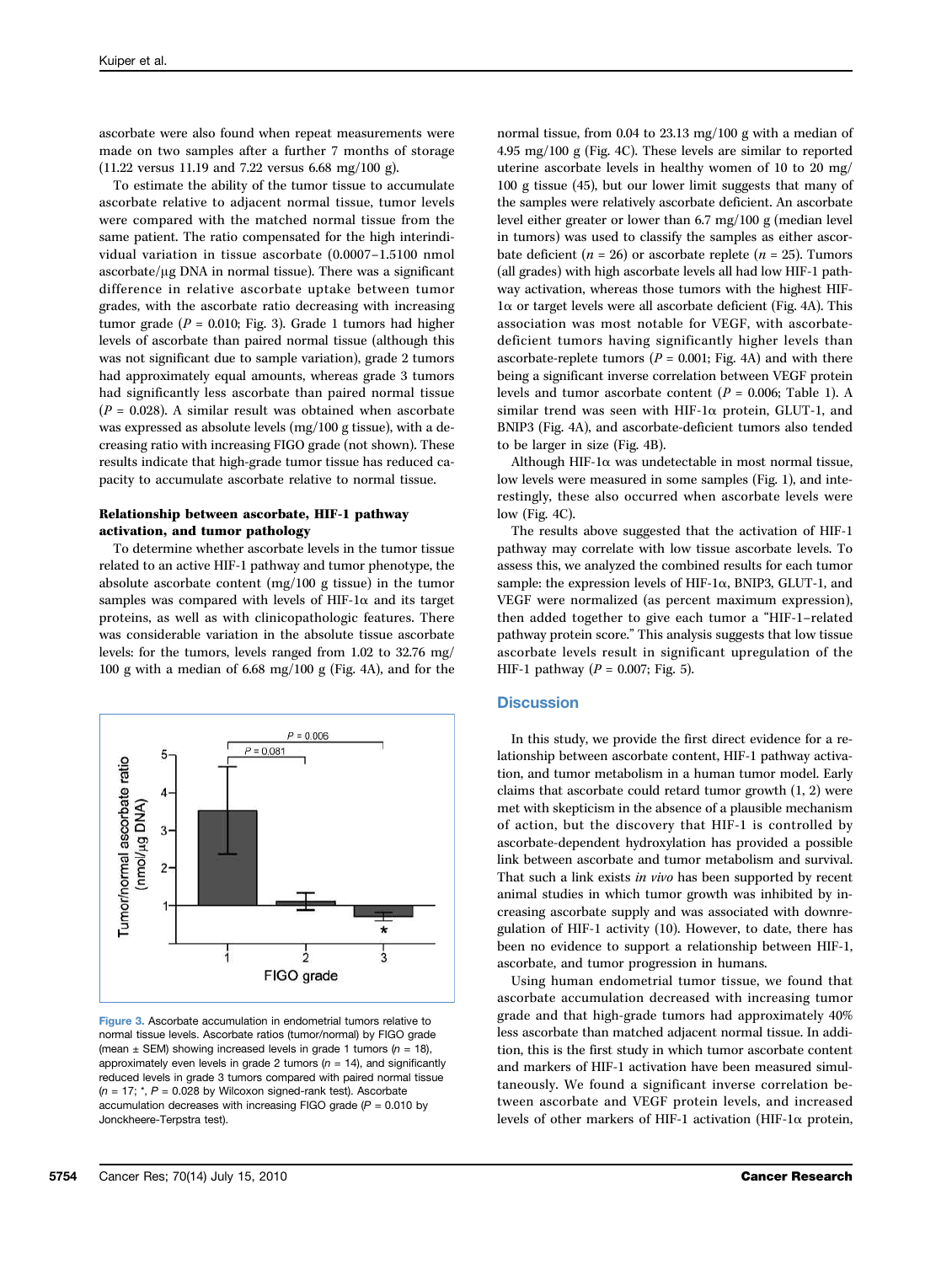

Figure 4. Relationship between tumor ascorbate content and HIF-1 activation parameters. A, scatterplots of ascorbate content (mg/100 g) in endometrial tumor tissue samples against HIF-1α protein levels ( $n = 48$ ) and its downstream target gene products GLUT-1 ( $n = 49$ ), BNIP3 ( $n = 47$ ), and VEGF  $(n = 44)$ . The median ascorbate value of 6.7 mg/100 g of tissue was used to classify samples as either ascorbate-deficient or ascorbate-replete. Ascorbate-deficient tumors had significantly higher levels of VEGF protein than ascorbate-replete tumors (P = 0.001 by Mann-Whitney test). Levels of HIF-1α, BNIP3, and GLUT-1 also tended to be increased when ascorbate levels were low. Individual tumor samples are identified by grade: circles, grade 1; triangles, grade 2; stars, grade 3. B, tumor size showed a similar distribution to markers of HIF-1 activation, with ascorbate-deficient tumors tending to be larger in size. C, normal tissue ascorbate levels were between 0.04 and 23 mg/100 g tissue. Some samples had low levels of HIF-1α protein and these were also likely to be those that had very low ascorbate levels.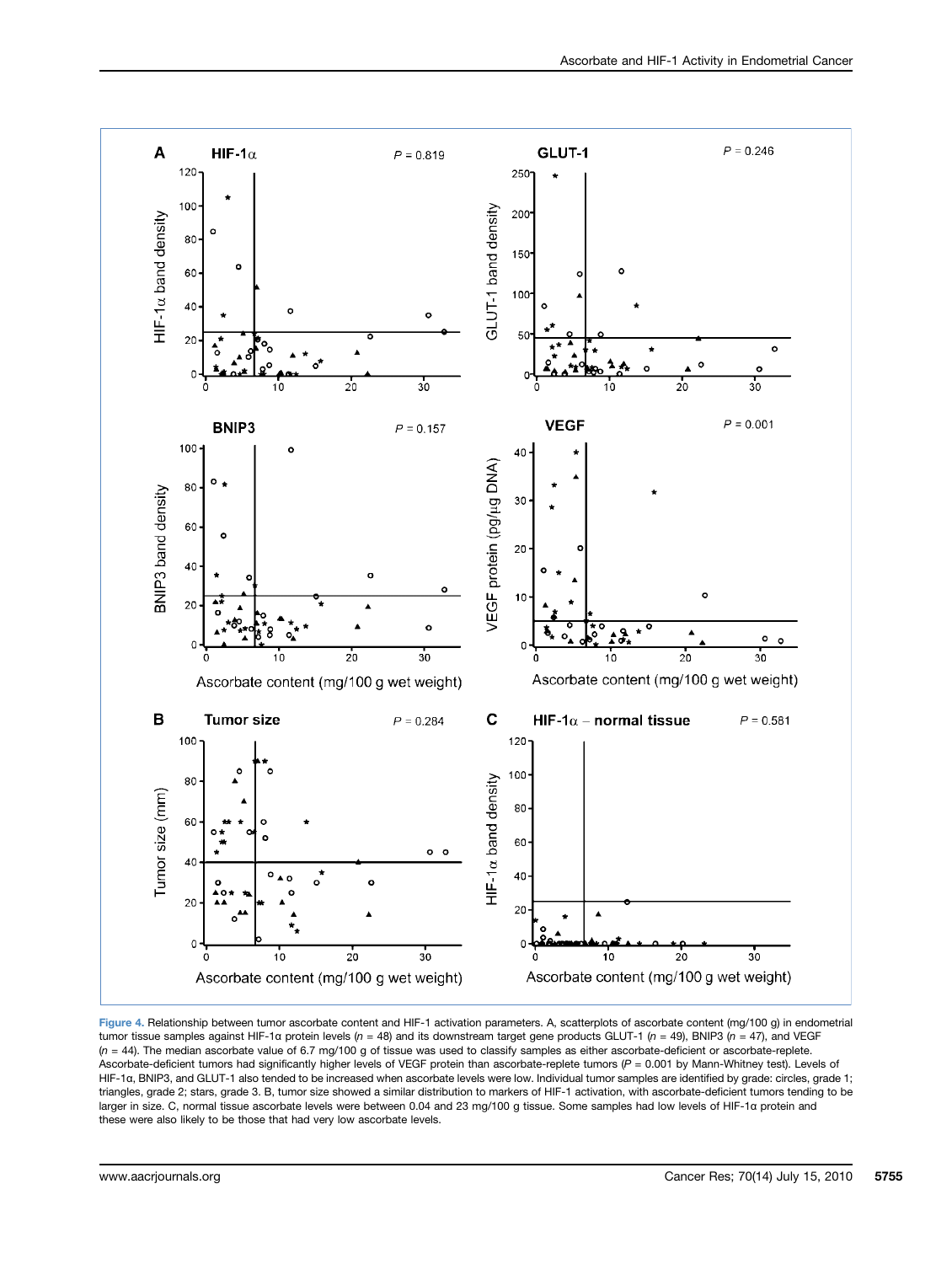GLUT-1, and BNIP3) were all associated with low ascorbate levels. There was also a tendency for ascorbate-deficient tumors to be bigger in size. When taken together, these associations showed a significant upregulation of the HIF-1 pathway and provide evidence to suggest that having inadequate tissue ascorbate levels may promote tumor progression as a result of poor control of HIF-1.

We measured the tumor ability to accumulate ascorbate by comparing levels with the adjacent normal tissue. In addition to ascorbate accumulation being compromised in grade 3 tumors, we found that HIF-1–dependent gene expression may also be elevated in these tumors, as both GLUT-1 and VEGF protein levels tended to increase with tumor grade. The combined analysis of three HIF-1–dependent targets is a strong indication of transcriptional activity and should reflect mRNA levels for these proteins, although these were not measured. Endometrial tumors are highly angiogenic and the expression of VEGF has been associated with poor outcome (40). Our finding that VEGF is increased in endometrial tumors and tends to increase with tumor grade supports these observations, and the correlation between VEGF and HIF-1α protein levels suggests that this increase is HIF-1 dependent. GLUT-1 levels also correlated with HIF-1α and BNIP3 proteins and increased with tumor grade. This increase in glucose transport is likely to be a major contributor to the excessive glycolysis and lactic acid production known to predominate in aggressive solid tumors (46).

The tendency for HIF-1–dependent gene expression to increase with tumor grade occurred despite the absence of variation in HIF-1α protein levels. This suggests that HIF-1α



Figure 5. Low tissue ascorbate is associated with increased activation of the HIF-1 pathway in endometrial cancer. The protein levels measured in Fig. 4A were each normalized (as percent maximum expression) and each tumor sample was given a combined score equal to the sum of expression of HIF-1α, BNIP3, GLUT-1, and VEGF to reflect total activation of the HIF-1 pathway for each tumor (HIF-1 pathway–related protein score). These were then compared for ascorbate-deficient  $(n = 22)$  and ascorbate-replete  $(n = 22)$  samples by Mann-Whitney test  $(P = 0.007)$ .

protein levels alone are not representative of its activity and may reflect the dual control of HIF-1, with asparagine hydroxylation by FIH independently controlling transcriptional activity (25, 26). Interestingly, FIH has a significantly higher  $K<sub>m</sub>$  for ascorbate than do the prolyl-hydroxylases (26), and it is therefore likely that HIF-1–mediated gene expression would be more responsive to low levels of ascorbate than HIF-1α protein stabilization. This is reflected in the HIF-1 pathway– related protein score being higher in low-ascorbate tumors and may also explain the significant inverse correlation between VEGF protein expression and ascorbate levels, where low levels of cellular ascorbate may exacerbate the production of VEGF and promote tumor angiogenesis and growth.

The decreased ascorbate levels with increasing tumor grade and size may reflect poor accessibility of the tumor cells to the plasma supply (37). Ascorbate is delivered via the circulation and uptake is dependent on plasma levels (37) and accessibility; hence, when a tumor is poorly vascularized, ascorbate uptake could be compromised. We do not have data on the levels of SVCTs in our tissue samples, but variation in transporter expression or activity could influence ascorbate uptake. In addition, the activity of the SVCTs is reduced by as much as 70% when the extracellular pH decreases to 6.5 (35) and this could have a significant effect in the more acidic environment of the tumor (47). Increased levels of the glucose transporters is unlikely to influence ascorbate accumulation as these transport dehydroascorbate, which is present in only minimal quantities in biological tissue (35).

To our knowledge, only one other study has measured ascorbatelevelsin tumor tissue using patient-matched normal tissue as a comparison, finding significantly reduced levels in astrocytoma compared with normal tissue (48). We found that some grade 1 tumors contained much higher levels of ascorbate than the adjacent normal tissue from the same patient. This may reflect the different tissue types, as normal, postmenopausal uterine endometrial tissue biopsies mainly contained myometrium (smooth muscle) and endometrial stroma with very few glands. Because tissues varywidely in their ability to accumulate ascorbate (49), it is possible that ascorbate would distribute differently between myometrium and glandular tissue. However, whether this occurs is unknown, but endometrioid adenocarcinoma tissue is mainly composed of glandular tissue, with grade 1 tumors most resembling this (41).

The methods used in this study have allowed for accurate quantification of intracellular ascorbate and HIF-1 activity and for direct comparison with normal tissue from the same patient. To account for differences in tissue composition, DNA content and β-actin were used to more precisely reflect tissue cell content (50). The use of Western blot or ELISA to measure HIF-1 $\alpha$  and its target gene proteins also allowed for a less subjective quantification than is achievable with the more commonly used immunohistochemistry, and is more likely to represent the level of protein expression throughout the whole tumor sample. The presence and nuclear localization of HIF-1α was confirmed with immunohistochemistry, providing further evidence for its transcriptional activity.

Our results indicate that low cellular ascorbate accumulation could result in increased HIF-1 activity in human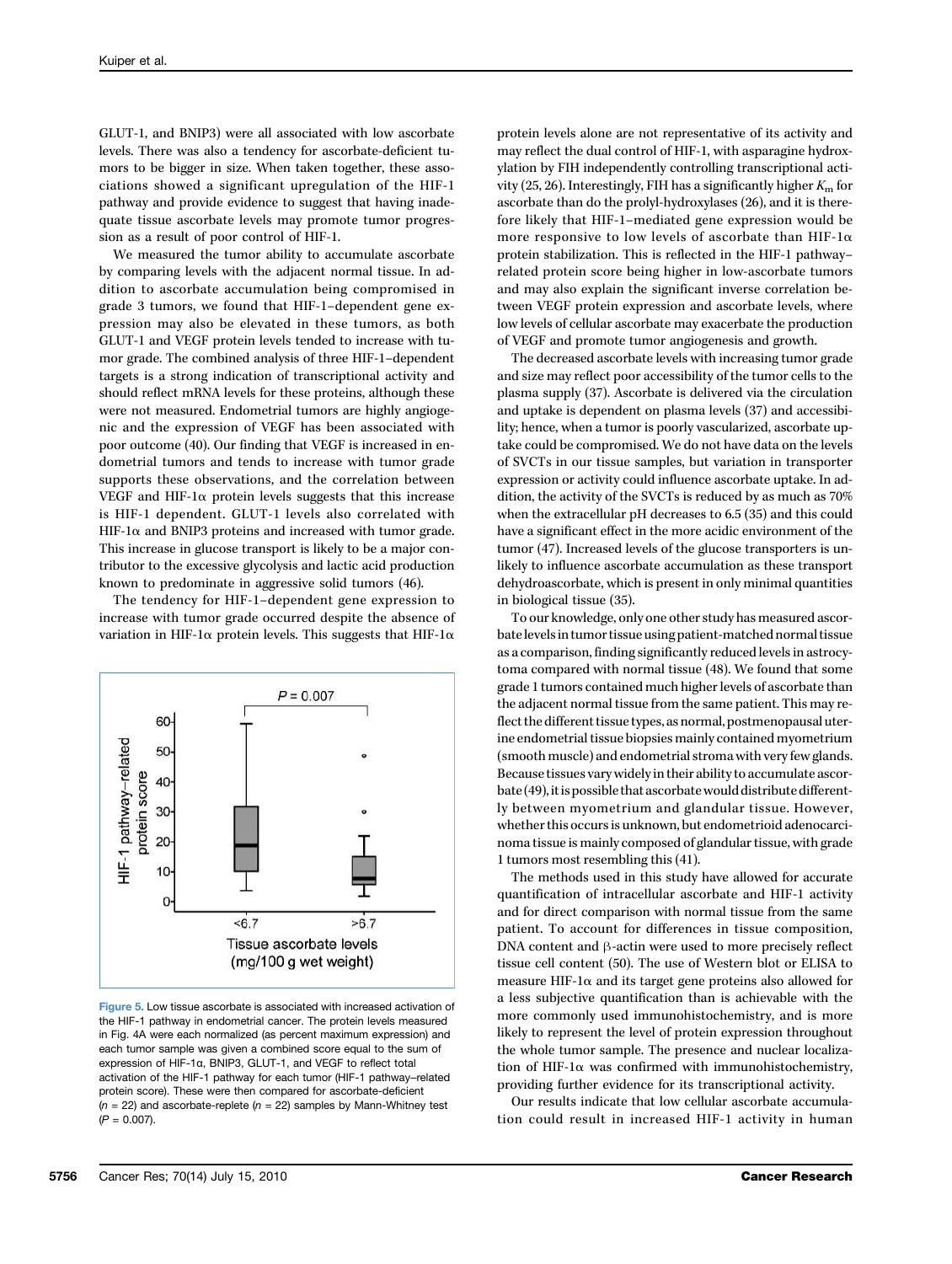tumors. This was predicted from in vitro studies that have shown that optimum intracellular levels of ascorbate can substantially curb HIF-1 activation and subsequent gene expression (31, 32). In addition, our study suggests that restoring tumor tissue ascorbate levels would limit the expression of prosurvival and angiogenic factors that promote tumor growth and poor outcome. This hypothesis could be tested in a suitable animal model that would allow for accurate monitoring of the effectiveness of delivery of ascorbate to tumor tissue.

# Disclosure of Potential Conflicts of Interest

No potential conflicts of interest were disclosed.

#### **References**

- 1. Cameron E, Pauling L. Supplemental ascorbate in the supportive treatment of cancer: prolongation of survival times in terminal human cancer. Proc Natl Acad Sci U S A 1976;73:3685–9.
- Cameron E, Pauling L. Supplemental ascorbate in the supportive treatment of cancer: reevaluation of prolongation of survival times in terminal human cancer. Proc Natl Acad Sci U S A 1978;75: 4538–42.
- 3. Moertel CG, Fleming TR, Creagan ET, et al. High-dose vitamin C versus placebo in the treatment of patients with advanced cancer who have had no prior chemotherapy. A randomized double-blind comparison. N Engl J Med 1985;312:137–41.
- 4. Carosio R, Zuccari G, Orienti I, Mangraviti S, Montaldo PG. Sodium ascorbate induces apoptosis in neuroblastoma cell lines by interfering with iron uptake. Mol Cancer 2007;6:55–65.
- 5. Chen Q, Espey MG, Krishna MC, et al. Pharmacologic ascorbic acid concentrations selectively kill cancer cells: action as a pro-drug to deliver hydrogen peroxide to tissues. Proc Natl Acad Sci U S A 2005;102:13604–9.
- 6. Gardiner NS, Duncan JR. Inhibition of murine melanoma growth by sodium ascorbate. J Nutr 1988;34:586–90.
- 7. Padayatty SJ, Sun H, Wang Y, et al. Vitamin C pharmacokinetics: implications for oral and intravenous use. Ann Intern Med 2004; 140:533–7.
- 8. Duconge J, Miranda-Massari JR, Gonzalez MJ, et al. Pharmacokinetics of vitamin C: insights into the oral and intravenous administration of ascorbate. P R Health Sci J 2008;27:7–19.
- 9. Chen C, Sun J, Liu G, Chen J. Effect of small interference RNA targeting HIF-1α mediated by rAAV combined L-ascorbate on pancreatic tumors in athymic mice. Pathol Oncol Res 2009;15:109–14.
- 10. Gao P, Zhang H, Dinavahi R, et al. HIF-dependent antitumorigenic effects of antioxidants in vivo. Cancer Cell 2007;12:230–8.
- 11. Verrax J, Calderon PB. Pharmacologic concentrations of ascorbate are achieved by parenteral administration and exhibit antitumoral effects. Free Radic Biol Med 2009;47:32–40.
- 12. Chen Q, Espey MG, Sun AY, et al. Pharmacologic doses of ascorbate act as a prooxidant and decrease growth of aggressive tumor xenografts in mice. Proc Natl Acad Sci U S A 2008;105:11105–9.
- 13. Semenza GL. Targeting HIF-1 for cancer therapy. Nat Rev Cancer 2003;3:721–32.
- 14. Semenza GL, Roth PH, Fang HM, Wang GL. Transcriptional regulation of genes encoding glycolytic enzymes by hypoxia-inducible factor 1. J Biol Chem 1994;269:23757–63.
- 15. Robey IF, Lien AD, Welsh SJ, Baggett BK, Gillies RJ. Hypoxia-inducible factor-1α and the glycolytic phenotype in tumors. Neoplasia 2005;7: 324–30.
- 16. Horree N, van Diest PJ, van der Groep P, Sie-Go DMDS, Heintz APM. Hypoxia and angiogenesis in endometrioid endometrial carcinogenesis. Cell Oncol 2007;29:219–27.
- 17. Tanaka H, Yamamoto M, Hashimoto N, et al. Hypoxia-independent

#### Acknowledgments

We thank the women who have donated their tissue; Helen Morrin, curator of the CSTB, for collating the patient tissue samples; and Dr. John Pearson for advice with statistical analyses.

#### Grant Support

C. Kuiper was supported by a Top Achiever Doctoral Scholarship from the New Zealand Tertiary Education Commission.

The costs of publication of this article were defrayed in part by the payment of page charges. This article must therefore be hereby marked *advertisement* in accordance with 18 U.S.C. Section 1734 solely to indicate this fact.

Received 01/26/2010; revised 04/20/2010; accepted 04/27/2010; published OnlineFirst 06/22/2010.

overexpression of hypoxia-inducible factor 1α as an early change in mouse hepatocarcinogenesis. Cancer Res 2006;66:11263–70.

- 18. Simiantonaki N, Taxeidis M, Jayasinghe C, Kurzik-Dumke U, Kirkpatrick CJ. Hypoxia-inducible factor 1α expression increases during colorectal carcinogenesis and tumor progression. BMC Cancer 2008;8:320–33.
- 19. Williams KJ, Telfer BA, Xenaki D, et al. Enhanced response to radiotherapy in tumors deficient in the function of hypoxia-inducible factor-1. Radiother Oncol 2005;75:89–98.
- 20. Liu L, Ning X, Sun L, et al. Hypoxia-inducible factor-1α contributes to hypoxia-induced chemoresistance in gastric cancer. Cancer Sci 2007;99:121–8.
- 21. Sermeus A, Cosse J-P, Crespin M, et al. Hypoxia induces protection against etoposide-induced apoptosis: molecular profiling of changes in gene expression and transcription factor activity. Mol Cancer 2008;7:27.
- 22. Yamamoto Y, Ibusuki M, Okumura Y, et al. Hypoxia-inducible factor 1α is closely linked to an aggressive phenotype in breast cancer. Breast Cancer Res Treat 2008;110:465–75.
- 23. Sullivan R, Pare GC, Frederiksen LJ, Semenza GL, Graham CH. Hypoxia-induced resistance to anticancer drugs is associated with decreased senescence and requires hypoxia-inducible factor-1 activity. Mol Cancer Ther 2008;7:1961–73.
- 24. Jaakkola P, Mole DR, Tian Y-M, et al. Targeting of HIF-1α to the von Hippel-Lindau ubiquitylation complex by  $O<sub>2</sub>$ -regulated prolyl hydroxylation. Science 2001;292:468–72.
- 25. Lando D, Peet DJ, Gorman JJ, et al. FIH-1 is an asparaginyl hydroxylase enzyme that regulates the transcriptional activity of hypoxiainducible factor. Gene Dev 2002;16:1466–71.
- 26. Ozer A, Bruick RK. Non-heme dioxygenases: cellular sensors and regulators jelly rolled into one? Nat Chem Biol 2007;3:144–53.
- 27. Koivunen P, Hirsila M, Gunzler V, Kivirikko KI, Myllyharju J. Catalytic properties of the asparagine hydroxylase (FIH) in the oxygen sensing pathway are distinct from those of its prolyl 4-hydroxylases. JBC 2004;279:9899–904.
- 28. de Jong L, Albracht SPJ, Kemp A. Prolyl 4-hydroxylase activity in relation to the oxidation state of enzyme-bound iron: the role of ascorbate in peptidyl proline hydroxylation. Biochim Biophys Acta 1982;704:326–32.
- 29. Myllyla R, Kuutti-Savolainen E-R, Kivirikko KI. The role of ascorbate in the prolyl hydroxylase reaction. Biochem Biophys Res Commun 1978;83:441–8.
- 30. Kaczmarek M, Cachau RE, Topol IA, et al. Metal ions-stimulated iron oxidation in hydroxylases facilitates stabilization of HIF-1α protein. Toxicol Sci 2009;107:394–403.
- 31. Knowles HJ, Raval RR, Harris AL, Ratcliffe PJ. Effect of ascorbate on the activity of hypoxia-inducible factor in cancer cells. Cancer Res 2003;63:1764–8.
- 32. Vissers MCM, Gunningham SP, Morrison MJ, Dachs GU, Currie MJ.